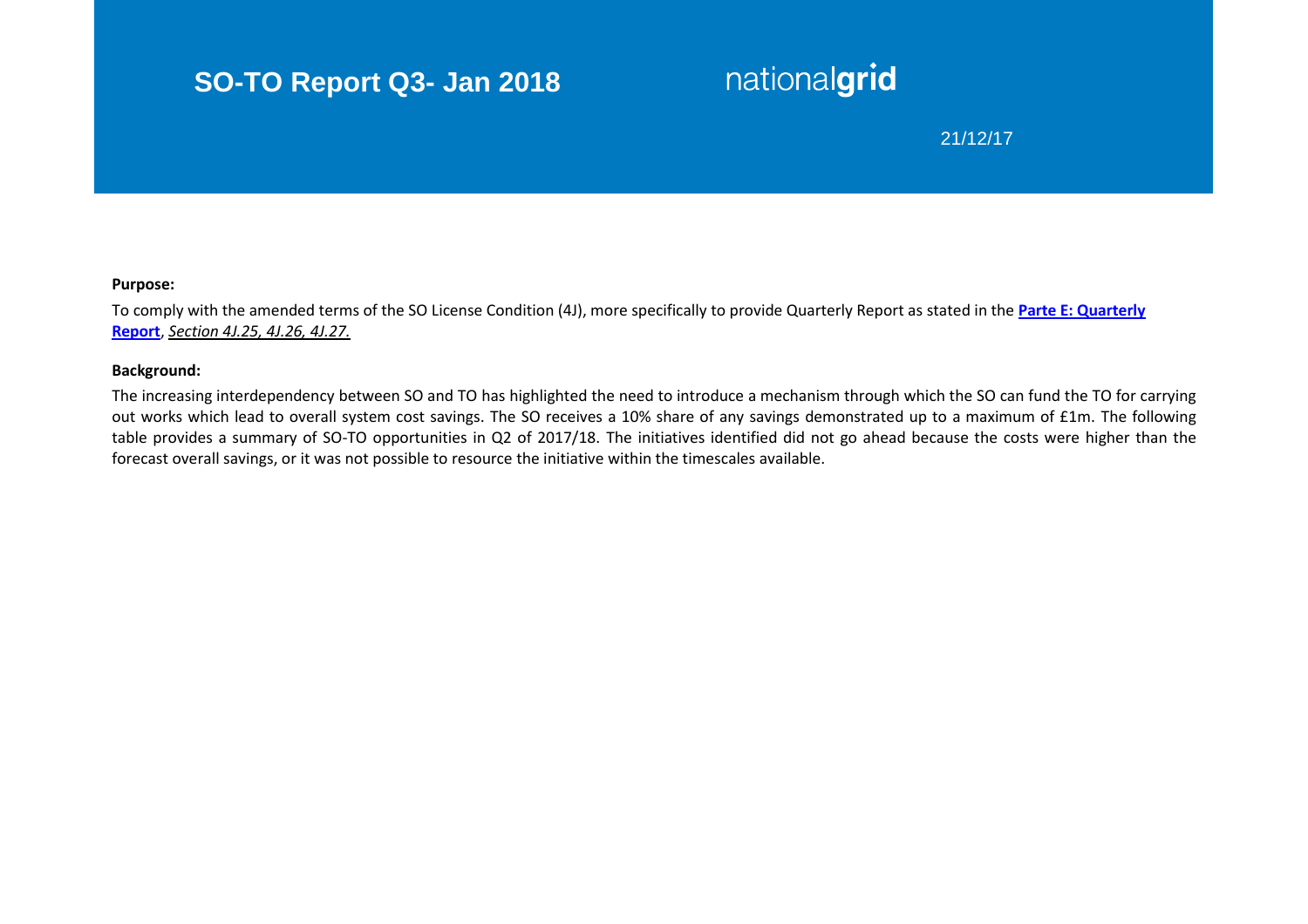## **Quarterly SO-TO Report:**

| Project      | <b>Opportunities</b>                           | <b>Blocker</b>                                                                                                                                                                                                                                                | <b>Project Cost</b> | <b>Project</b><br><b>Saving</b> | <b>Methodology</b>                                                                                                                                                                                                                                                                                                                                            | <b>Project details</b>                                                                                                                                                                                                                                                                                                     |
|--------------|------------------------------------------------|---------------------------------------------------------------------------------------------------------------------------------------------------------------------------------------------------------------------------------------------------------------|---------------------|---------------------------------|---------------------------------------------------------------------------------------------------------------------------------------------------------------------------------------------------------------------------------------------------------------------------------------------------------------------------------------------------------------|----------------------------------------------------------------------------------------------------------------------------------------------------------------------------------------------------------------------------------------------------------------------------------------------------------------------------|
| <b>SHETL</b> | <b>Re-instating Foyers</b><br><b>Intertrip</b> | Beyond the 17/18 plan year<br>network topology changes mean<br>that the I/T will not be required.<br>Based on historcial data arming<br>costs of the I/T would likely<br>outweigh any savings from the<br>installation and the project was<br>not progressed. | £150,000            | £208,000                        | Re-instatement of the Foyers Operational<br>Intertrip. Reduce system constraint costs during<br>outage combinations on the MIS South of Fort<br>Augustus causing potential instability at Foyers<br>P/S. In the 17/18 plan year 61 days of outages<br>were identified for utilization of the I/T,<br>Identifying a forecast constraint saving of<br>£208,000. | Re-instate scheme hardware and communications at<br>existing substations and install new hardware and<br>communications at Blackhillock substation. Line End<br>Open functionality required on various 275/400kV<br>circuits.                                                                                              |
| <b>SPT</b>   | <b>Eccles - Torness</b><br><b>Cable Outage</b> | confirmed all available<br><b>SPT</b><br>resource had been pledged to<br>the project and there was no<br>viability in reducing the duration<br>any further.                                                                                                   | N/A                 | £1.2m Per<br>Day                | NGET suggested increased resource, an increase<br>in contractors and working hours in order to<br>reduce the outage duration prior to release of<br>the outage.                                                                                                                                                                                               | The circuit on outage significantly reduces the power<br>transfer capability across the B6 boundary due to<br>thermal limitations. Following commissioning of the<br>400kV cable an urgent, short notice outage was<br>required on the circuit to investigate partial discharge<br>issues associated with the GIS ducting. |